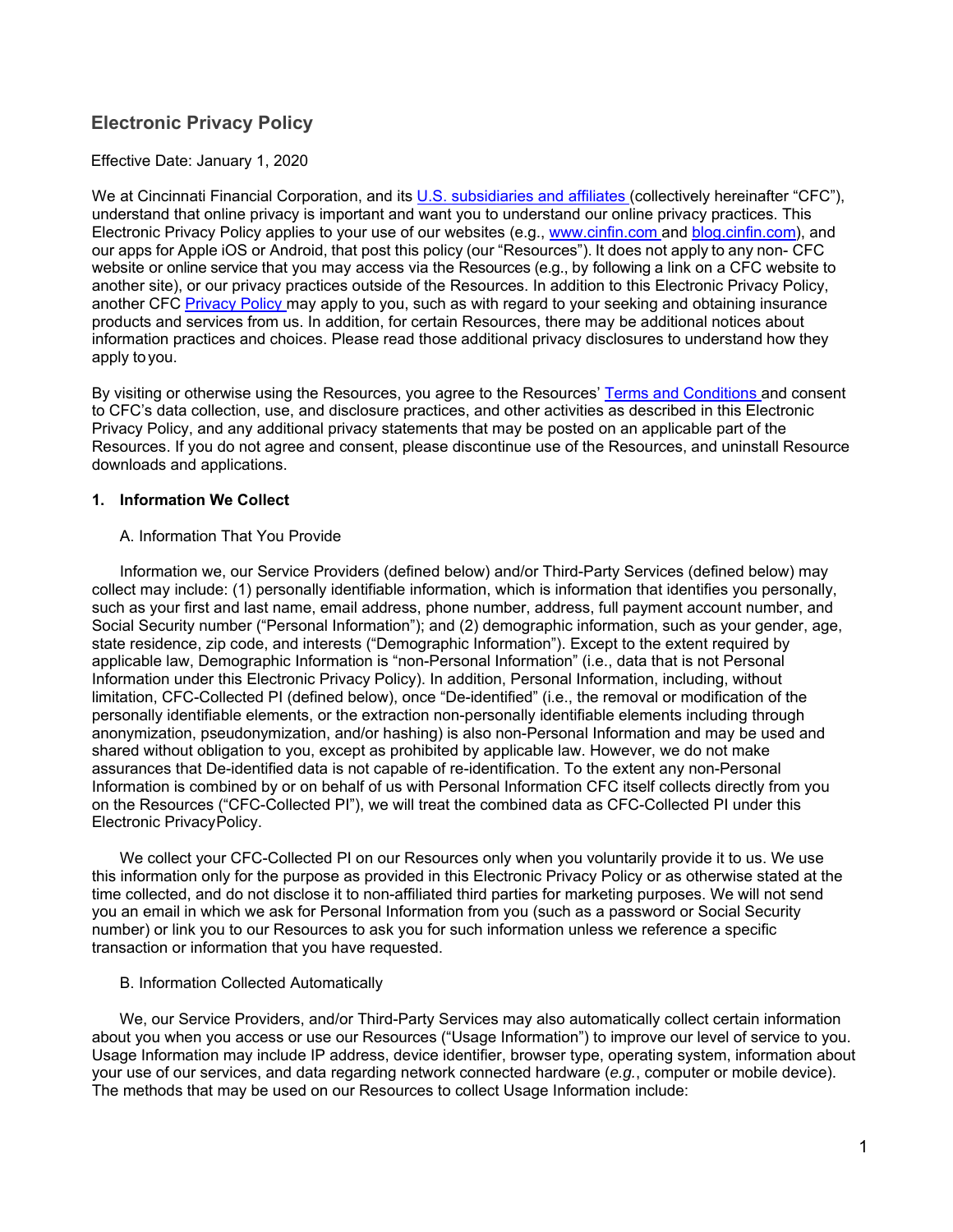- Log Information: Log information is data about your use of the Resources, such as IP address, browser type, internet service provider, referring/exit pages, operating system, date/time stamps, and related data, and may be stored in log files.
- Information Collected by Cookies and Other Tracking Technologies: Cookies, web beacons (also known as "tracking pixels"), embedded scripts, location-identifying technologies, in-app tracking methods and other tracking technologies now and hereafter developed ("Tracking Technologies") may be used to collect information about interactions with the Resources or emails, including information about your browsing and purchasing behavior.

#### Cookies

A cookie is a small text file that is stored on a user's device, which may be session ID cookies or tracking cookies. Session cookies make it easier for you to navigate the service and expire when you close your browser. Tracking cookies remain longer and help in understanding how you use our Resources, and enhance your user experience. Cookies may remain on your hard drive for an extended period of time. If you use your browser's method of blocking or removing cookies, some but not all types of cookies may be deleted and/or blocked and as a result some features and functionalities of the Resources may not work. A Flash cookie (or locally shared object) is a data file which may be placed on a device via the Adobe Flash plug-in that may be built-in to or downloaded by you to your device. HTML5 cookies can be programmed through HTML5 local storage. Flash cookies and HTML5 cookies are locally stored on your device other than in the browser and browser settings won't control them. To identify certain types of local shared objects on your device and adjust your settings, please visit:

www.macromedia.com/support/documentation/en/flashplayer/help/settings\_manager.html. The Resources may associate some or all of these types of cookies with your devices.

### Web Beacons ("Tracking Pixels")

Web beacons are small graphic images, also known as "internet tags" or "clear gifs," embedded in web pages and email messages. Web beacons may be used, without limitation, to count the number of visitors to our Resources, to monitor how users navigate our Resources, and to count content views.

#### Embedded Scripts

An embedded script is programming code designed to collect information about your interactions with our Resources. It is temporarily downloaded onto your computer from our web server, or from a third party with which we work, and is active only while you are connected to the Resources, and deleted or deactivated thereafter.

#### Location-identifying Technologies

GPS (global positioning systems) software, geo-filtering and other location-aware technologies locate (sometimes precisely) you, or make assumptions about your location, for purposes such as verifying your location and delivering or restricting content based on your location. If you are using our app for Apple iOS or Android and you have enabled GPS or use other location-based features on the Resources, your device location may be tracked and we may also collect device information, such as device location, for use with location services features of the app. Our Resource content may be personalized based on various information we may have about you to try to provide you with more location-relevant content.

#### In-App Tracking Methods

There are a variety of Tracking Technologies that may be included in mobile applications, and these are not browser-based like cookies and cannot be controlled by browser settings. Some use device identifier, or other identifiers such as "Ad IDs" to associate app user activity to a particular app and to track user activity across apps and/or devices.

Some information about your use of our Resources and certain Third-Party Services may be collected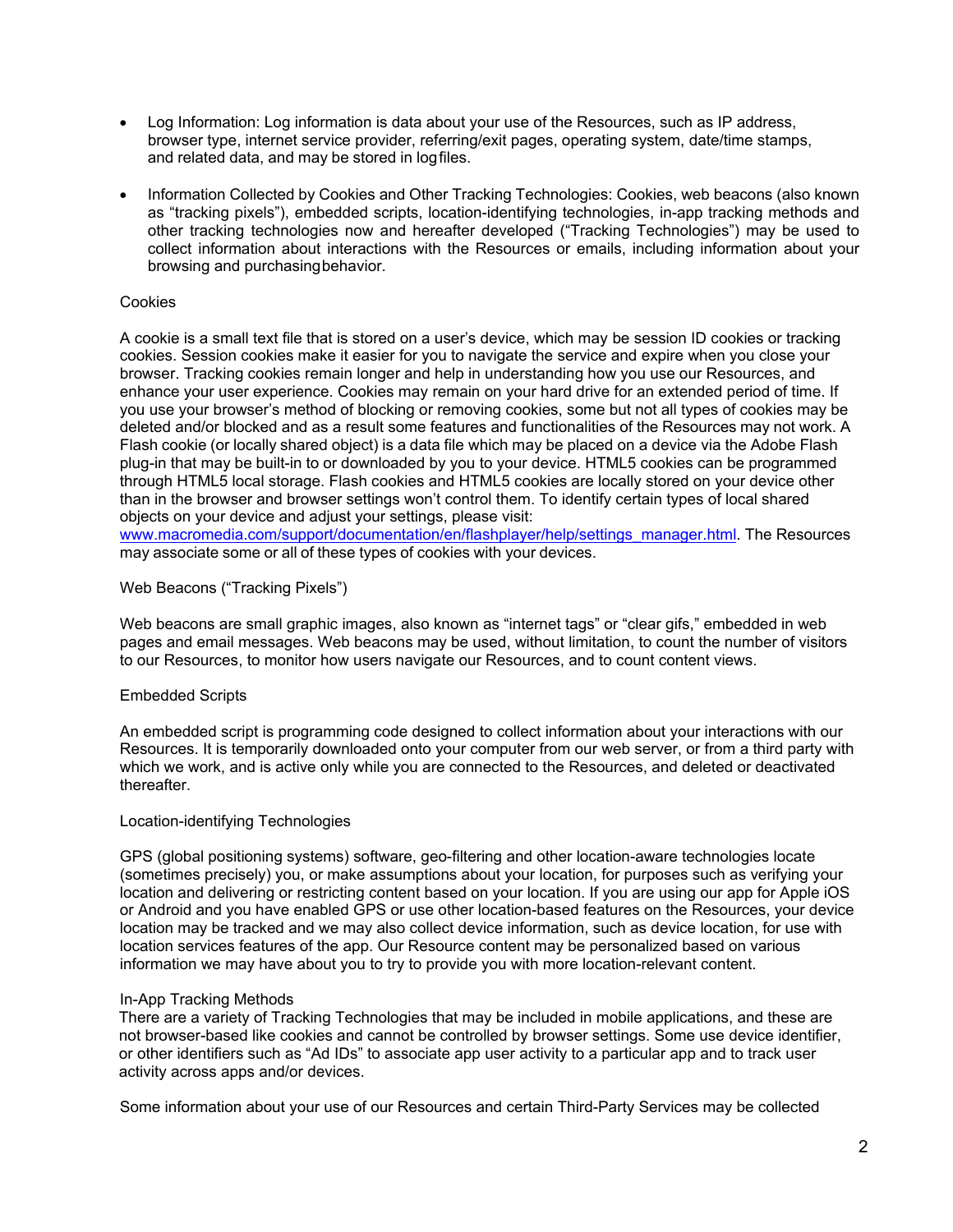using Tracking Technologies across time and services, and used by us and third parties for purposes such as to associate different devices you use, and deliver relevant ads and/or other content to you on the Resources and certain Third**-**Party Services. See [Section 6](#page-4-0) regarding certain choices you have regarding these activities. We are giving you notice of the Tracking Technologies and your choices regarding them so that your consent to encountering them is meaningfully informed.

C. How We Use Information Collected On the Resources

Subject to the terms of any other CFC [Privacy Policy](https://www.cinfin.com/privacy-policy) if applicable, we may use information about you, including CFC-Collected PI and other Personal Information, for any purposes not inconsistent with our statements under this Electronic Privacy Policy, or otherwise made by us in writing at the point of collection, and not prohibited by applicable law, including, without limitation, the following:

- Allow you to participate in the features we offer on the Resources;
- Facilitate, manage, personalize, and improve your online experience;
- Process your registration, manage your account and/or upload your user generated content ("UGC") that you may post to the Resources (for more on the public nature of UGC, see below);
- Transact with you, provide services or information you request, respond to your comments, questions and requests, serve you content and/or advertising, and send you notices;
- Our marketing and other purposes;
- Improve the Resources and for any other internal business purposes;
- Tailor our content, advertisements, and offers;
- Fulfill other purposes disclosed at the time you provide Personal Information or otherwise where we are legally permitted or are required to do so; and
- Prevent and address fraud, breach of policies or terms, and threats or harm.

However, access to pages with content specific to agents, brokers and customers is password- protected and requires registration. Personal Information acquired through registration is kept confidential. In addition, depending upon your relationship with us, you may receive other privacy notices from us providing additional detail about our privacy practices and your privacy rights.

We and third parties may convert your Personal Information, including CFC-Collected PI, to non-Personal Information, including without limitation through hashing it or substituting a unique identifier for the Personal Information and we and third parties may use and share that data as permitted by applicable law, including to match data attributes to and from other sources. We and third parties may also collect aggregate information, which is non-Personal Information, such as to maintain and enhance the services of the Resources.

We may offer blogs, online forums or other interactive features on our Resources that enable consumers to share UGC such as information about our services or other issues of interest. You should be aware that any communications you submit or post to any such interactive features may be viewable by other participants or users of our Resources. Therefore, you acknowledge and understand that you have no expectation of privacy or confidentiality in the content you submit for such interactive features, whether or not it contains Personal Information about you. In addition, you are responsible for all content that you may post to blogs, online forums, or similar features we may offer in connection with our Resources. You therefore agree that you shall refrain from posting any content which is libelous, defamatory, obscene, protected by copyright, or which contains the personally identifiable information of you or third parties. We reserve the right, at our sole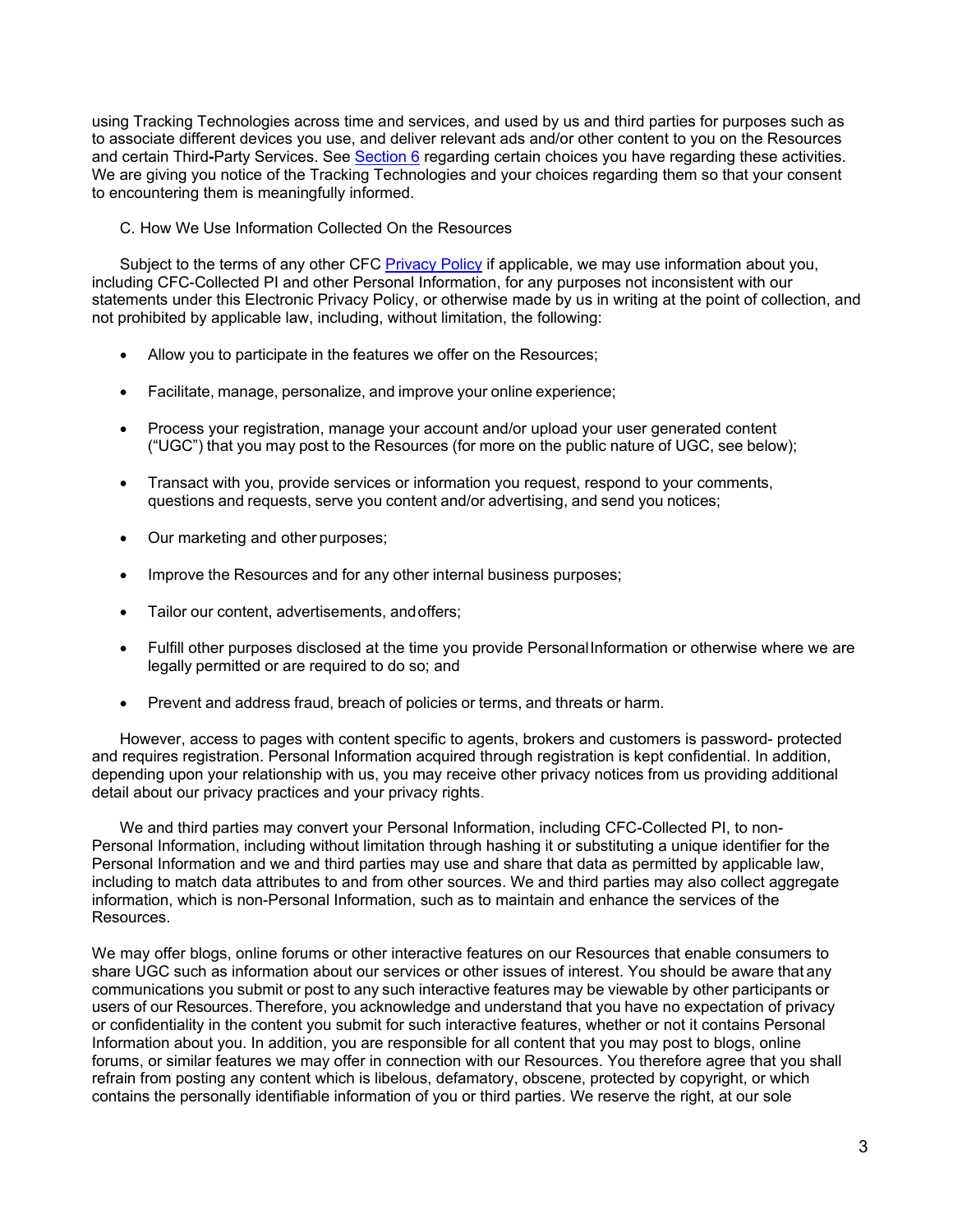discretion, to remove any content which violates the previous sentence and/or to discontinue your access to these features. By virtue of your posting, you hereby grant CFC permission to track your comments as necessary.

Subject to our restrictions on Personal Information as provided under applicable law or any applicable CFC [Privacy Policy](https://www.cinfin.com/privacy-policy) (to the extent applicable), by submitting content via the Resources, you grant to CFC an unrestricted, irrevocable, worldwide, perpetual, royalty-free license to use, publish, reproduce, display, publicly perform, distribute, transmit and use such information and materials for any purpose, in any manner and in any media, without consideration paid to you, including without limitation, disclosing any such information and materials as necessary to satisfy any law, regulation, or governmental request, without any obligations of confidentiality regarding any information or materials that you submit.

## **2. Information We Disclose to Third Parties**

We do not sell your CFC-Collected PI to anyone and do not disclose it to third parties – people and companies that are not affiliated with us – for their own marketing purposes. For this reason, no "opt-out" is required. If we share Personal Information about you with third parties without your specific authorization, it is to provide you with products and services that you request or expect from us, and as otherwise permitted by law. Subject to the forgoing, we may share any information about you (including, without limitation, CFC-Collected PI) for any purposes not inconsistent with this Electronic Privacy Policy (or to the extent applicable, any other applicable CFC [Privacy Policy\)](https://www.cinfin.com/privacy-policy), or our written statements at the point of collection, and otherwise not prohibited by applicable law, including, without limitation:

- Our agents, vendors, consultants, and other service providers (collectively "Service Providers") may receive, or be given access to, your information, including, without limitation, Personal Information, Demographic Information, and Usage Information, in connection with their work on our behalf, provided however, we do not authorize our Service Providers to use CFC-Collected PI provided by us to the Service Providers to send you direct marketing messages other than related to CFC and our affiliates absent your consent. For more information on choices Service Providers may offer you, please see Section 6 below.
- To comply with the law, law enforcement or other legal process, and, where permitted, in response to a government request; and
- If we believe your actions are inconsistent with our terms of use, user agreements, applicable terms or policies, or to protect the rights, property, life, health, security and safety of CFC, the Resources or its users, or any third party.

In addition, we may share your CFC-Collected Personal Information (as well as your other Personal Information and your non-Personal Information), in connection with or during negotiations of any proposed or actual financing of our business, or merger, purchase, sale, joint venture, or any other type of acquisition or business combination of all or any portion of our assets, or transfer of all or a portion of our business to another company, whether as a going concern or as part of bankruptcy, liquidation, or similar proceeding ("Corporate Transactions").

## **3. Social Security Protection Policy Statement**

We are committed to complying with all legal and contractual duties regarding the confidentiality of Social Security numbers. We protect the confidentiality of Social Security numbers by disclosing them only as permitted by law. We seek to limit their access, use, and disclosure consistent with our [Privacy Policies](https://www.cinfin.com/privacy-policy) and are committed to prohibiting their unlawful disclosure through the use of reasonable physical, electronic and procedural safeguards.

## **4. EEOC Reporting**

In conjunction with laws and regulations enforced by the Equal Employment Opportunity Commission ("EEOC")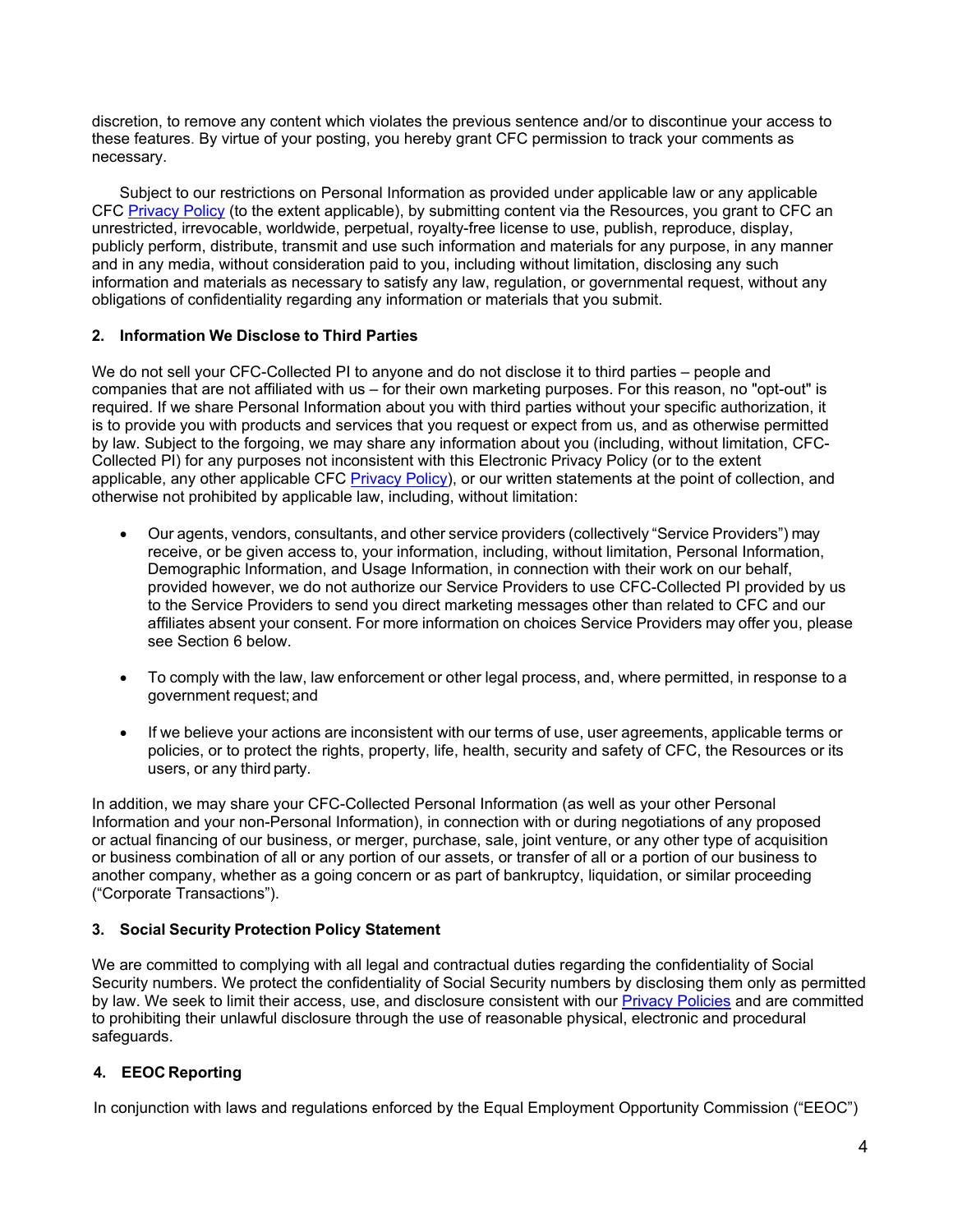<span id="page-4-0"></span>and similar state and local regulatory agencies, we may ask you to provide us with self-identifying information (such as veteran status, gender and ethnicity). Providing such self-identifying information is voluntary, but if you do provide us with such information, we may submit that information to the EEOC and similar state and local regulatory agencies or otherwise use or disclose it for business-related purposes, including, without limitation, responding to information requests, fulfilling regulatory reporting requirements and defending against employment related complaints.

### **5. Interest-Based Advertising and Analytics**

We may engage and work with Service Providers and other third parties to serve advertisements on our Resources and/or on third-party services. Some of these ads may be tailored to your interests based on your browsing of our Resources and elsewhere on the internet, sometimes referred to as "interest-based advertising" and "online behavioral advertising" ("Interest-Based Advertising"), which may include sending you an ad on a third-party service after you have left our Resources (i.e., "retargeting").

We may use Google Analytics, Adobe Analytics or other Service Providers for analytics services. These analytics services may use cookies and other Tracking Technologies to help us analyze Resource users and how they use our Resources. Information generated by these services (e.g., your IP address and other Usage Information) may be transmitted to and stored by these Service Providers on servers in the U.S. (or elsewhere) and these Service Providers may use this information for purposes such as evaluating your use of the Resources, compiling statistic reports on the Resources' activity, and providing other services relating to Resource activity and other internet usage.

We are not responsible for, and make no representations regarding, the policies or business practices of any third parties, including, without limitation, analytics Service Providers and Third-Party Services associated with our Resources, and encourage you to familiarize yourself with and consult their privacy policies and terms of use.

#### **6. Choices Regarding Your Information**

#### A. Tracking Technologies Generally

Regular cookies may generally be disabled or removed by tools available as part of most commercial browsers, and in some instances blocked in the future by selecting certain settings. Browsers offer different functionalities and options so you may need to set them separately. Also, tools from commercial browsers may not be effective with regard to Flash cookies (also known as locally shared objects), HTML5 cookies, or other Tracking Technologies. For information on disabling Flash cookies, go to Adobe's website https:// helpx.adobe.com/flash-player/kb/disable-third-party-local-shared.html. Please be aware that if you disable or remove these technologies, some or all of the functionalities of the Resources may not work and that when you revisit the Resources your ability to limit browser-based Tracking Technologies is subject to your browser settings and limitations. Further, your choices are not associated with you as a particular individual, but rather with the browser you are using. If you change computers, web browsers or cookie settings, you need to reimplement your preferences.

Some App-related Tracking Technologies in connection with non-browser usage (*e.g.*, most functionality of a mobile app) can only be disabled by uninstalling the app. To uninstall an app, follow the instructions from your operating system or handset manufacturer.

Your browser settings may allow you to automatically transmit a "Do Not Track" signal to online services you visit. Note, however, there is no consensus among industry participants as to what "Do Not Track" means in this context. Like many online services, we currently do not alter our practices when we receive a "Do Not Track" signal from a visitor's browser. To find out more about "Do Not Track," you can visit http://www.allaboutdnt.com, but we are not responsible for the completeness or accuracy of this thirdparty information. Some third parties, however, may offer you choices regarding their Tracking Technologies. One way to potentially identify cookies on our website is to add the free Ghostery plug-in to your browser (www.ghostery.com/), which according to Ghostery will display for you traditional, browser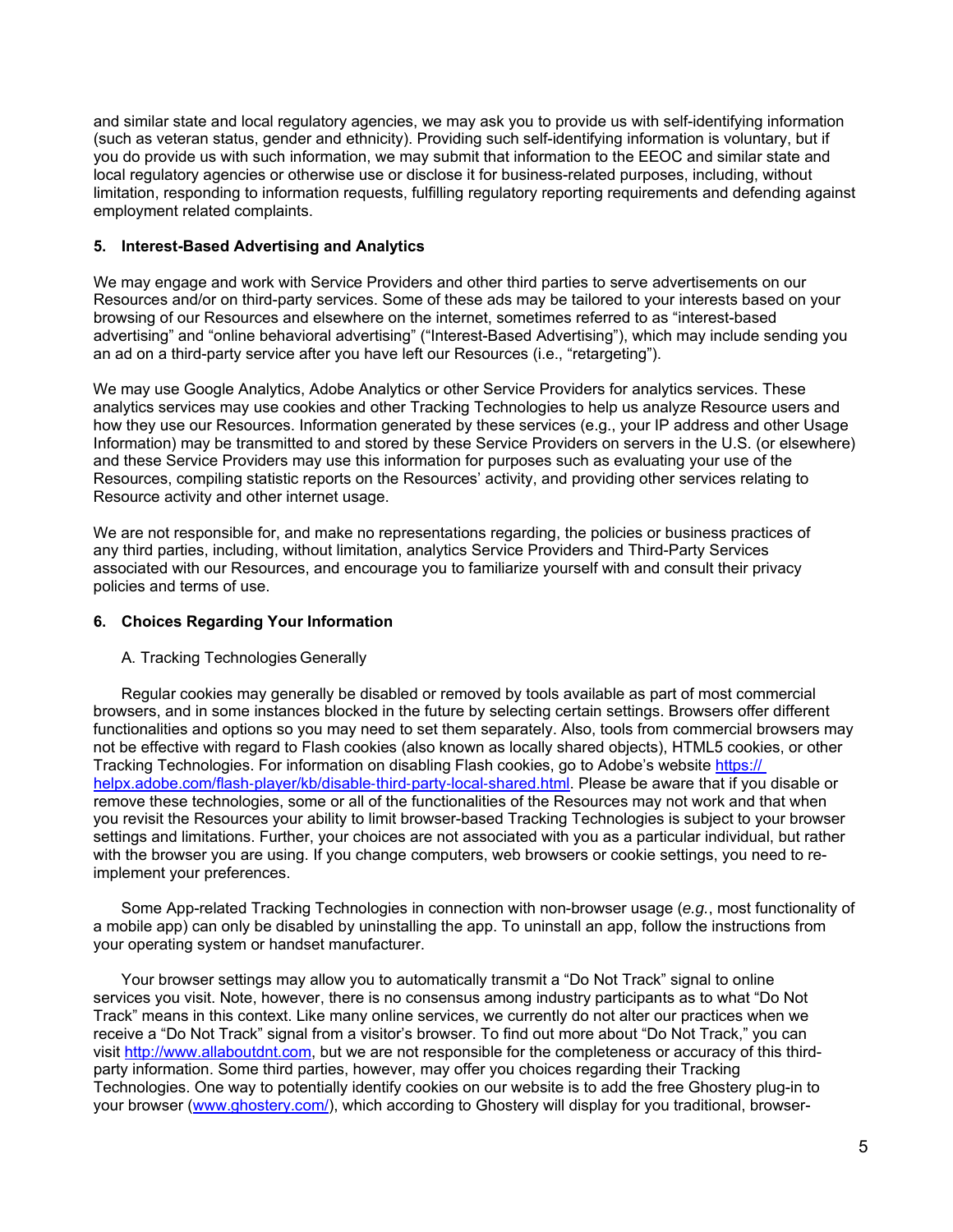based cookies associated with the websites (but not mobile apps) you visit and privacy and opt-out policies and options of the parties operating those cookies. We are not responsible for the completeness or accuracy of this tool or third-party choice notices or mechanisms. For specific information on some of the choice options offered by third-party analytics and advertising providers, see the next section.

#### B. Analytics and Advertising Tracking Technologies

You may exercise choices regarding the use of cookies from Google Analytics by going to https://tools.google.com/dlpage/gaoptout or downloading the Google Analytics Opt-Out Browser Add-On. You may exercise choices regarding the use of cookies from Adobe Analytics by going to http://www.adobe.com/privacy/opt-out.html under the section Your Privacy Choices.

You may choose whether to receive some Interest-Based Advertising by submitting opt-outs. Some of the advertisers and Service Providers that perform advertising-related services for us and third parties may participate in the Digital Advertising Alliance's ("DAA") Self-Regulatory Program for Online Behavioral Advertising. To learn more about how you can exercise certain choices regarding Interest-Based Advertising, visit http://www.aboutads.info/choices/, and http://www.aboutads.info/appchoices for information on the DAA's opt-out program for mobile apps. Some of these companies may also be members of the Network Advertising Initiative ("NAI"). To learn more about the NAI and your opt-out options for their members, see http://www.networkadvertising.org/choices/. Please be aware that, even if you are able to opt out of certain kinds of Interest-Based Advertising, you may continue to receive other types of ads. Opting out only means that those selected members should no longer deliver certain Interest- Based Advertising to you, but does not mean you will no longer receive any targeted content and/or ads (*e.g.*, from other ad networks). Also, if your browsers are configured to reject cookies when you visit these opt-out webpages, or you subsequently erase your cookies, use a different device or web browser or use a non-browser-based method of access (*e.g.*, mobile app), your NAI / DAA browser-based opt-out may not, or may no longer, be effective. We support the ad industry's [2009 Self-regulatory Principles for Online Behavioral Advertising](https://www.iab.com/wp-content/uploads/2015/05/ven-principles-07-01-09.pdf) (https://www.iab.com/wpcontent/uploads/2015/05/ven-principles-07-01-09.pdf) and expect that ad networks we directly engage to serve you Interest-Based Advertising will do so as well, though we cannot guaranty their compliance. We are not responsible for effectiveness of, or compliance with, any third-parties' opt-out options or programs or the accuracy of their statements regarding their programs.

In addition, we may serve ads on third-party services that are targeted to reach people on those services that are also identified on one of more of our data bases ("Matched List Ads"). This is done by using Tracking Technologies or by matching common factors between our data bases and the data bases of the third-party services. For instance, we may use such ad services offered by Facebook or Twitter and other Third-Party Services. We are not responsible for these Third-Party Services, including without limitation their security of the data. If we use Facebook to serve Matched List Ads on Facebook services, you should be able to hover over the box in the right corner of such a Facebook ad, or go to your account settings, and find out what options Facebook offers you to control such ads. If we use Twitter Matched List Ads, you should be able to review your ad options in account settings on Twitter. We are not responsible for such third parties' failure to comply with your or our opt-out instructions, they may not give us notice of opt-outs to our ads that you give to them, and they may change their options without notice to us or you.

#### C. Mobile Apps

With respect to our mobile apps, you can stop all collection of data generated by use of the app by uninstalling the app. Also, you may be able to exercise specific privacy choices, such as enabling or disabling certain features (e.g., location-based services, push notifications, accessing calendar/ contacts/ photos, etc.), by adjusting the permissions in your mobile device and/or the app's settings. Beware that if GPS precise location services are disabled, other means of establishing or estimating location (e.g., connecting to or proximity to wi-fi, Bluetooth, beacons, or our networks) may persist. See also the prior section regarding the DAA's mobile Interest-Based Advertising choices. If you use location-based service in our app for iOS or Android, we use Google Maps API(s) to share geolocation information. Information shared with Google is subject to [Google's Privacy Policy.](https://www.google.com/policies/privacy)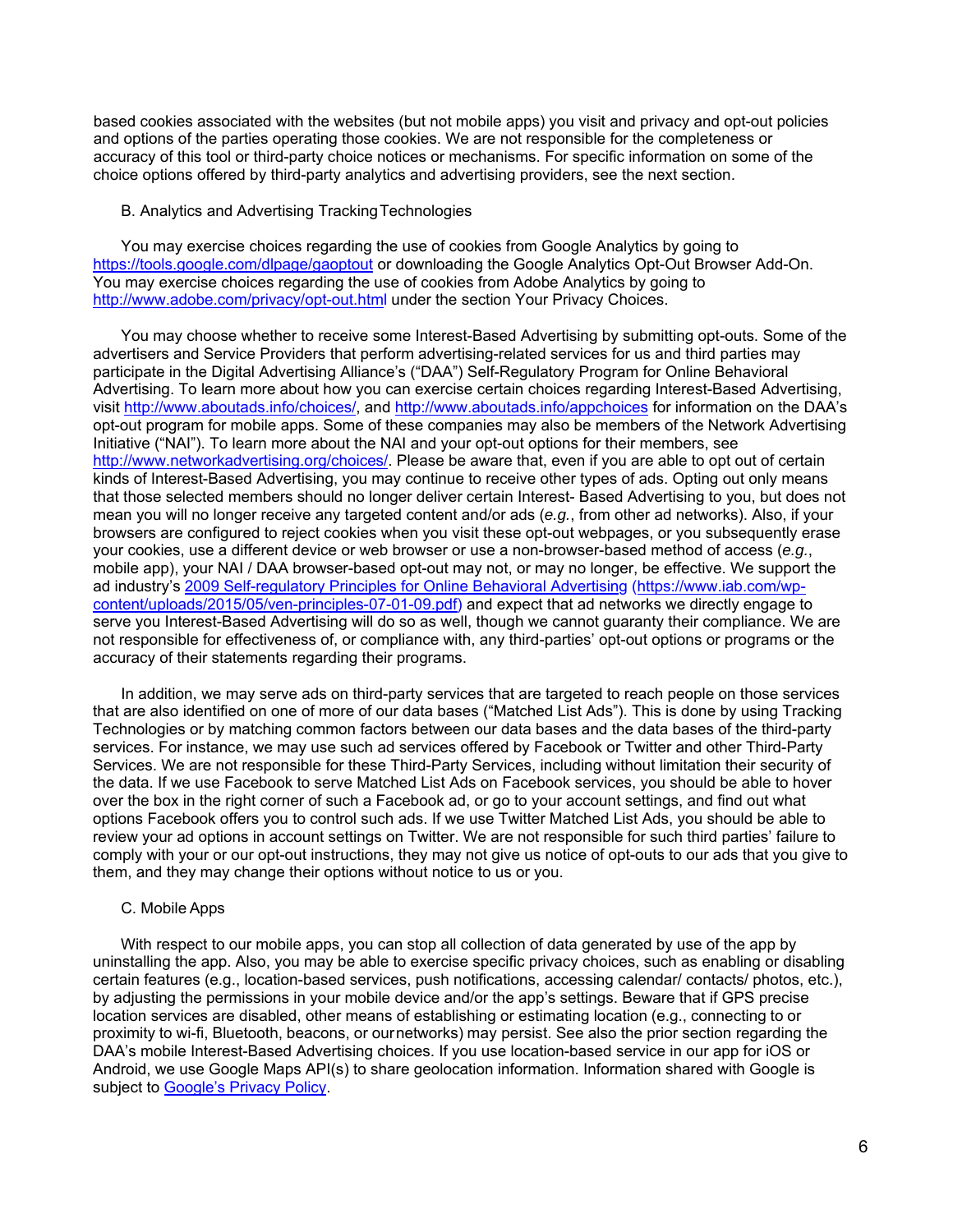#### D. Communications

You can opt out of receiving promotional email communications from us at any time by following the instructions provided in emails to click on the unsubscribe link, or if available by changing your communication preferences by logging onto your account, and for app push notifications turn off push notifications on the settings of your device and/or the app, as applicable. Please note that your opt-out is limited to the email address used and will not affect subsequent subscriptions. If you opt-out of only certain communications, other subscription communications may continue. Even if you opt out of receiving promotional communications, CFC may, subject to applicable law, continue to send you non-promotional communications, such as those about your account, transactions, servicing, or CFC's ongoing business relations.

## E. State Specific Information

California residents: As a California resident, you have the right to direct a business that sells your personal information to third parties not to sell your personal information. This right is referred to as "the right to opt-out." Because we do not sell your personal information, we do not provide any mechanism for you to exercise the right to opt-out. For our California Consumer Privacy Act Notice, please refer to [https://www.cinfin.com/privacy](https://www.cinfin.com/privacy-policy)policy. California minors should see "Children's Priv[acy" at Sec](#page-7-0)tion 10 regarding removal of certain content they have posted on the Resources.

Nevada residents: As a Nevada consumer, you have the right to direct a business that sells your covered information to third parties not to sell your covered information. This right is referred to as "the right to opt-out." Because we do not sell your covered information, we do not provide any mechanism for you to exercise the right to opt-out.

### F. Accessing or Changing Personal Information

We may provide webpages or other mechanisms allowing you to delete, correct, or update some of the CFC-Collected PI, and potentially certain other information about you (e.g., profile and account information). We will make good faith efforts to make requested changes in CFC's then-active databases as soon as practicable, but it is not always possible to completely change, remove or delete all of your information or public postings from CFC's databases (California minors see [Section 10\)](#page-7-0) and residual and/or cached data may remain archived thereafter. Further, we reserve the right to retain data (a) as required by applicable law; and (b) for so long as reasonably necessary to fulfill the purposes for which the data is retained except to the extent prohibited by applicable law.

## **7. Third-Party Services and Hyperlinks**

The Resources may include hyperlinks to, or include on or in connection with, the Resources (e.g., plug- ins), websites, locations, platforms, applications or services operated by third parties ("Third-Party Service(s)"). These Third-Party Services may use their own cookies, web beacons, and other Tracking Technology to independently collect information about you and may solicit Personal Information from you.

Certain functionalities on the Resources may permit interactions that you initiate between the Resources and certain Third-Party Services, such as third-party social networks ("Social Features"). Examples of Social Features include: enabling you to send content such as contacts and photos between the Resources and a Third-Party Service; "liking" or "sharing" our content; logging in to the Resources using your Third- Party Service account (e.g., using Facebook Connect to sign in to the Resources); and to otherwise connect the Resources to a Third-Party Service (e.g., to pull or push information to or from the Resources). If you use Social Features, and potentially other Third-Party Services, information you post or provide access to may be publicly displayed on the Resources or by the Third-Party Service that you use. Similarly, if you post information on a third-party service that references the Resources (*e.g.*, by using a hashtag associated with our name in a tweet or status update), your post may be used on or in connection with the Resources or otherwise by us. We may also use third-party services, such as Apple or Android, to allow you to log into our app using your fingerprint or facial recognition. We do not receive your biometric data from these Third-Party Services and you should consult their data privacy and security policies if you use these features. Also, both we and the third party may have access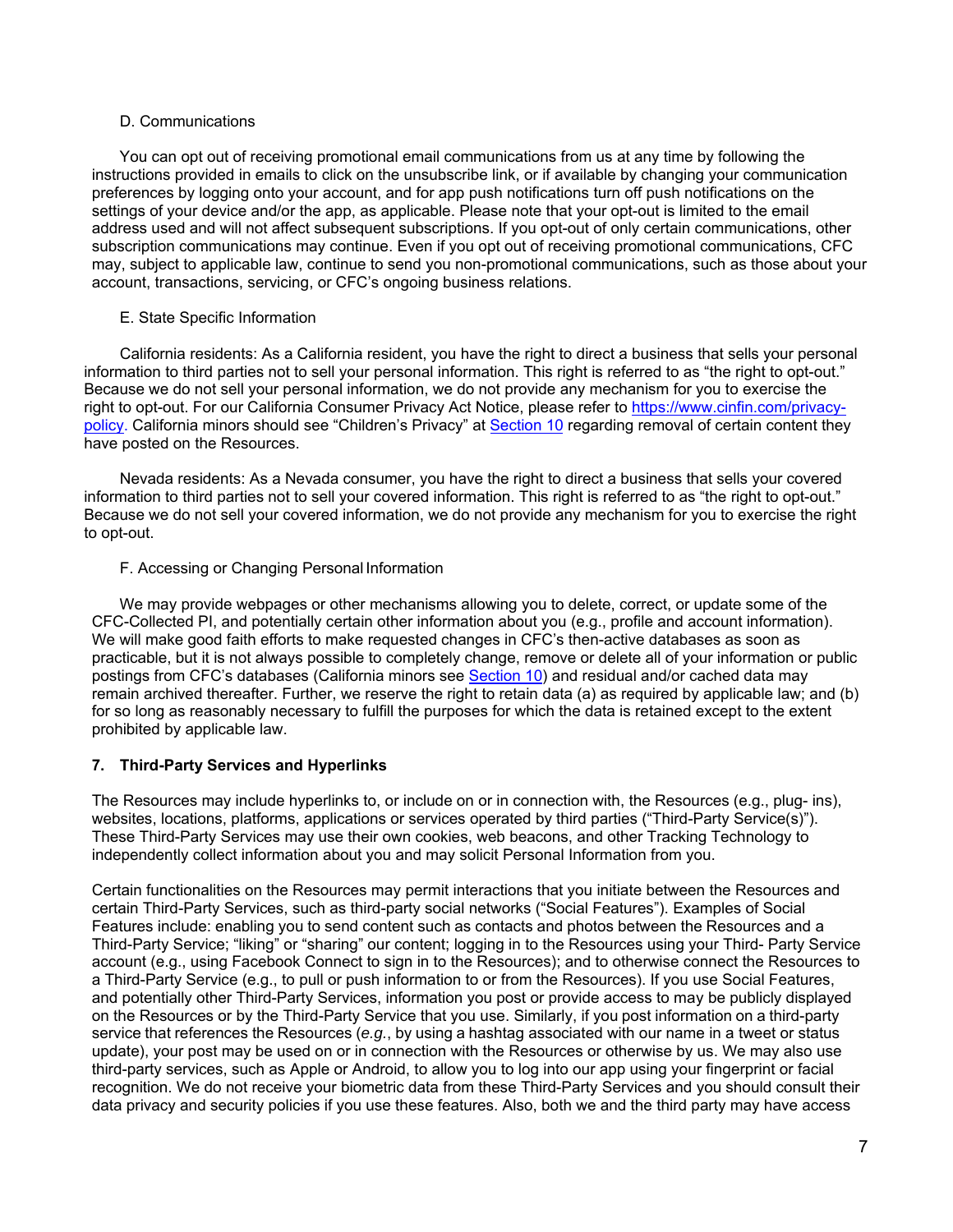<span id="page-7-0"></span>to certain information about you and your use of the Resources and any Third-Party Service.

The information collected, stored, and shared by third parties remains subject to their privacy policies and practices, including whether they continue to share information with us, the types of information shared, and your choices on what is visible to others on Third-Party Services. We are not responsible for, and make no representations regarding, the policies or business practices of any third parties, including, without limitation, analytics Service Providers and Third-Party Services associated with the Resources, and encourage you to familiarize yourself with and consult their privacy policies and terms of use. See [Section 6](#page-4-0) for more on certain choices offered by some third parties regarding their data collection and use, including regarding Interest-based Advertising and analytics.

## **8. Data Security and Monitoring**

CFC takes reasonable measures, consistent with applicable law, to protect CFC-Collected PI (excluding public UGC) from loss, theft, misuse and unauthorized access, disclosure, alteration, and destruction. Nevertheless, transmission via the Internet and online digital storage are not completely secure, and we do not guarantee the security of your information collected through the Resources.

To help protect you and others, CFC and its Service Providers may (but make no commitment to) monitor use of the Resources, and may collect and use related information including CFC-Collected PI and other Personal Information for all purposes not prohibited by applicable law or inconsistent with this Electronic Privacy Policy (or, to the extent applicable, another CFC [Privacy Policy,](https://www.cinfin.com/privacy-policy) including, without limitation, to identify fraudulent activities and transactions; prevent abuse of, and investigate and/or seek prosecution for, any potential threats to or misuse of the Resources; ensure compliance with the applicable terms or agreements; investigate violations of or enforce these documents; and otherwise to protect the rights and property of CFC, third parties, and other users. Monitoring may result in the collection, recording, and analysis of online activity or communications through our Resources. If you do not consent to these conditions, you must discontinue your use of the Resources.

## **9. International**

Because the parent company for CFC is based in the U.S., the information we and our Service Providers collect is governed by U.S. law. Cincinnati Global Underwriting Ltd., based in London, operates through Cincinnati Global Underwriting Agency Ltd., which is the Lloyd's managing agent for Cincinnati Global Syndicate 318. To read its privacy and cookie statements, please visit https://cinfinglobal.com/.

If you are accessing the Resources from outside of the U.S., please be aware that information collected through the Resources may be transferred to, processed, stored, and used in the U.S. Data protection laws in the U.S. may be different from those of your country of residence. Your use of the Resources or provision of any information therefore constitutes your consent to the transfer to and from, processing, usage, sharing, and storage of your information, including Personal Information, in the U.S. as set forth in this Electronic Privacy Policy.

## **10. Children's Privacy**

The Resources are intended for a general audience and not directed to children less than 13 years of age. CFC does not intend to collect personal information as defined by the U.S. Children's Online Privacy Protection Act ("COPPA") ("Children's Personal Information") in a manner that is not permitted by COPPA. If we obtain knowledge that we have collected Children's Personal Information in a manner not permitted by COPPA, we will remove such data to the extent required by COPPA.

Any California residents under the age of 18 who have registered to use the Resources, and who posted content or information on the Resources, can request removal by contacting us [here,](mailto:privacy@cinfin.com) detailing where the content or information is posted and attesting that you posted it. CFC will then make reasonable good faith efforts to remove the post from prospective public view or anonymize it, so the minor cannot be individually identified to the extent required by applicable law. This removal process cannot ensure complete or